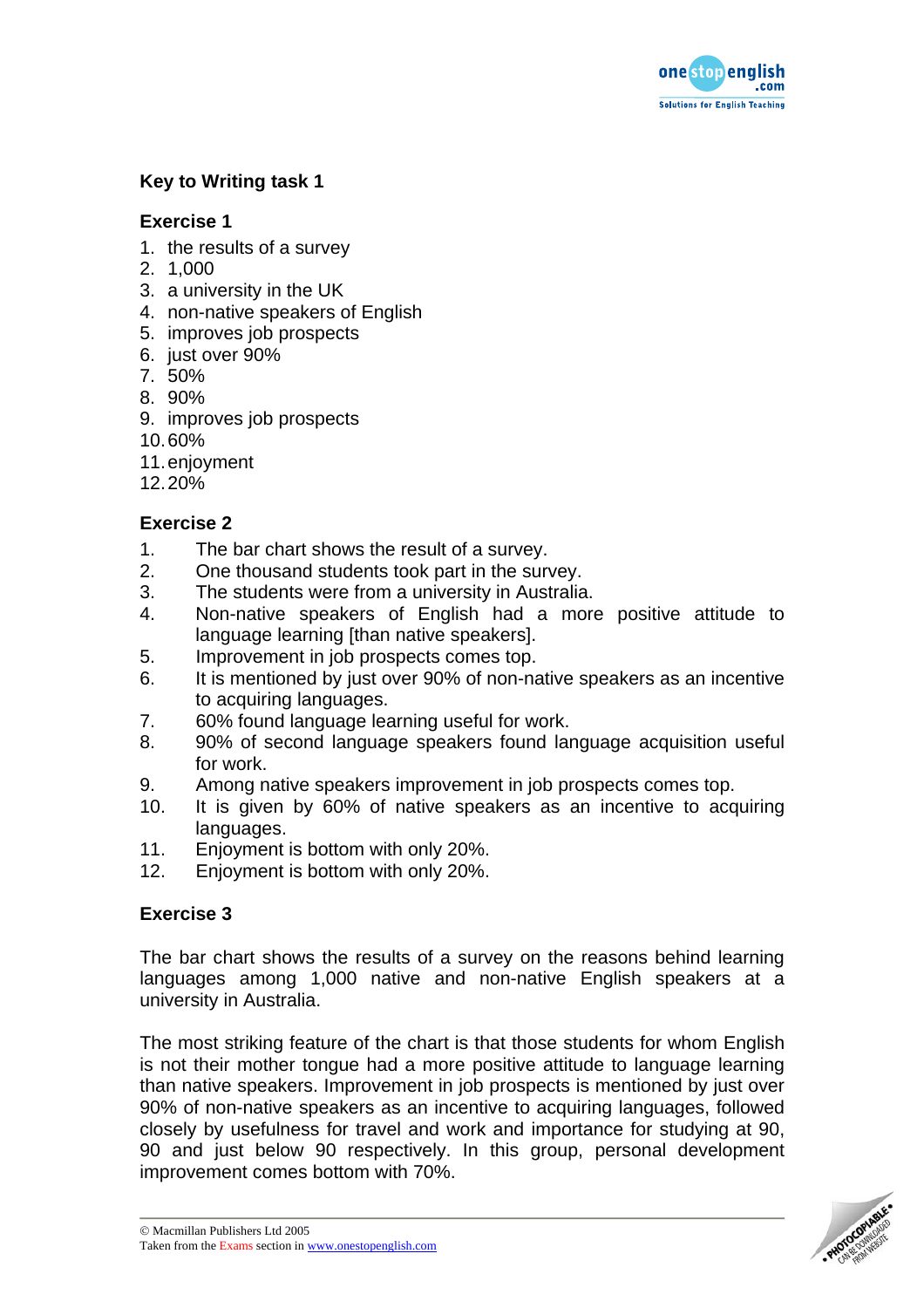

This attitude to language acquisition contrasts sharply with that of native speakers, whose approval was lower than non-native speakers on all accounts. While improvement in job prospects, for example, attracted the most approval with 60% giving it as a reason, this was considerably less than for non-native speakers. Usefulness for work and improvement in personal development came next at 50% of respondents. Only 20% of native speakers, however, think learning languages is enjoyable with only 25% thinking it important for studying.

### **Exercise 4**

See the text for Exercise 3.

### **Exercise 5**

| striking                  | noticeable/significant                    |               |              |  |
|---------------------------|-------------------------------------------|---------------|--------------|--|
| feature                   | characteristic                            |               |              |  |
| mentioned                 | cited/quoted/given/named                  |               |              |  |
| incentive                 | inducement/encouragement/motivation [for] |               |              |  |
| just over                 | above                                     |               |              |  |
| comes                     | İS                                        |               |              |  |
| on all accounts           | in all cases                              |               |              |  |
| considerably              | significantly                             |               |              |  |
| while                     | whilst/whereas                            |               |              |  |
| respondents<br>questioned | participants/those                        | sampled/those | polled/those |  |

(There may be alternative answers as well.)

#### **Exercise 6**

| 1.  | provides information about -<br>about/shows/illustrates | gives information                    |
|-----|---------------------------------------------------------|--------------------------------------|
| 2.  | noticeable                                              | striking/remarkable/significant      |
| 3.  | characteristic                                          | feature                              |
| 4.  | quoted                                                  | cited/mentioned/stated/given/named   |
| 5.  | reason for learning                                     | motivation/incentive for learning    |
| 6.  | almost                                                  | approximately                        |
| 7.  | category                                                | group                                |
| 8.  | <b>is</b>                                               | comes                                |
| 9.  | last                                                    | bottom                               |
| 10. | is the opposite of                                      | contrasts with                       |
| 11. | for all items                                           | on all accounts/in all cases/in each |
|     | instance                                                |                                      |
| 12. | whereas                                                 | while/whilst                         |
| 13. | significantly                                           | considerably                         |
| 14. | those sampled<br>polled/questioned                      | respondents-participants/those       |
| 15. | regarding                                               | considering/thinking                 |